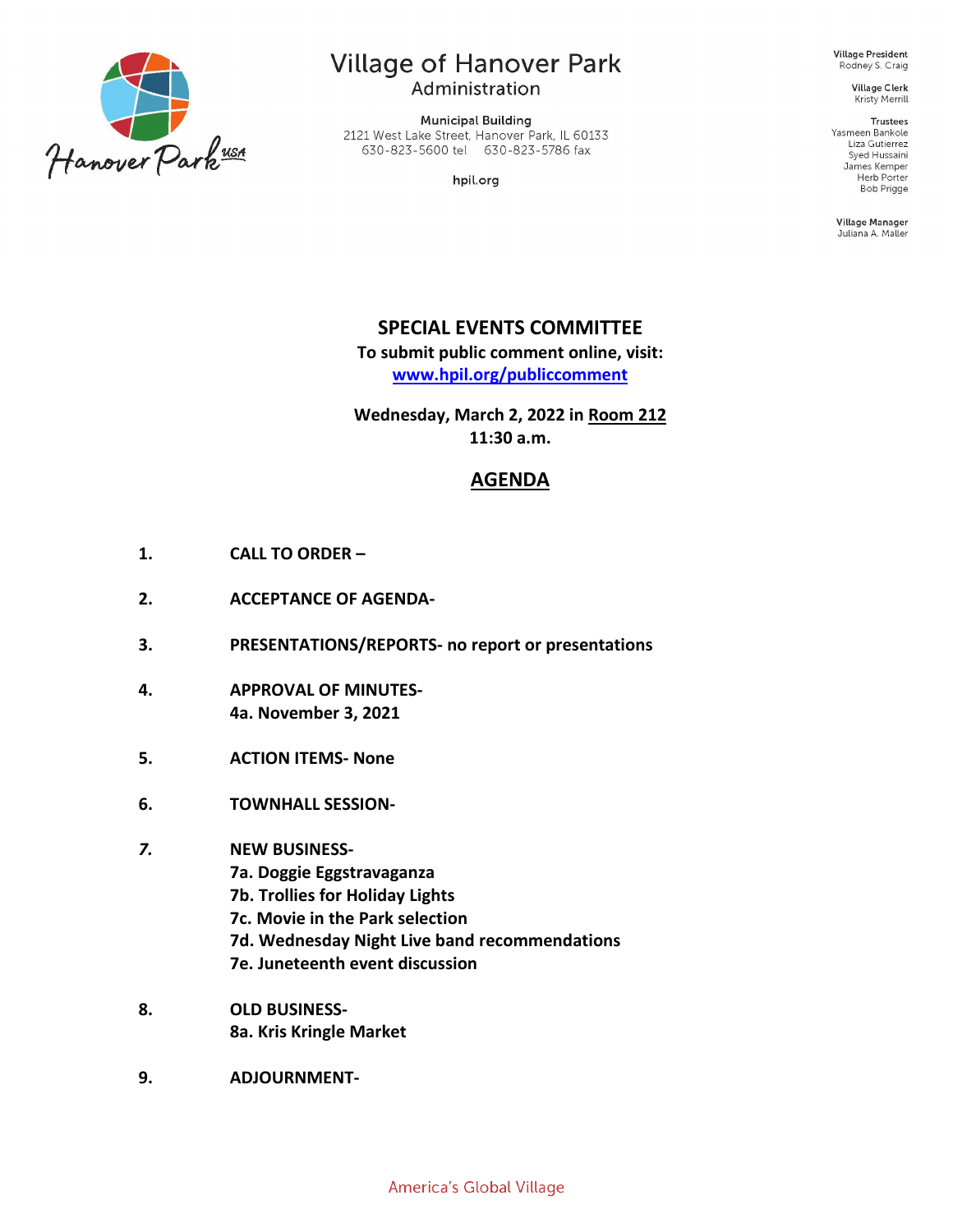

# **Village of Hanover Park**

Administration

**Municipal Building** 2121 West Lake Street, Hanover Park, IL 60133 630-823-5600 tel 630-823-5786 fax

hpil.org

**Village President** Rodney S. Craig

**Village Clerk** Kristy Merrill

**Trustees** Yasmeen Bankole Liza Gutierrez Syed Hussaini James Kemper Herb Porter **Bob Prigge** 

Village Manager Juliana A. Maller

## **SPECIAL EVENTS COMMITTEE**

**To submit public comment online, visit:**

**[www.hpil.org/publiccomment](https://www.hpil.org/publiccomment)**

**Wednesday, November 3, 2021 in Room 212 11:30 a.m.**

### **MINUTES**

- **1. CALL TO ORDER –** *The meeting was called to order at 11:35am. Present were Sherry Craig, Mary Kay Prusnick, Trustee Herb Porter and Village Clerk Kristy Merrill. Laura Reilly was absent. Present for the meeting were Heczan Gomez and Kayleigh Pinones from the Park District, Tricia Rossi, Lt. Divito, Ofc. Pini and Ofc. Garcia.*
- **2. ACCEPTANCE OF AGENDA-** *A motion to accept the agenda was made by Mary Kary Prusnick and seconded by Trustee Herb Porter. All were in favor.*

### **3. PRESENTATIONS/REPORTS-** *none*

#### **4. APPROVAL OF MINUTES-**

**4a. October 6th –** *\*\*\* A scribner's error occurred. The minutes that were approved were the October 6th minutes and not the September 8th minutes. A motion to approve the minutes of September 8 was made by Village Clerk Kristy Merrill and seconded by Mary Kay Prusnick. All were in favor with the exception of Trustee Herb Porter who abstained.*

- **5. ACTION ITEMS-** *none*
- **6. TOWNHALL SESSION-** *none*

#### *7.* **NEW BUSINESS-**

**7a.** *Tree Lighting Ceremony Overview- Village Clerk Merrill gave an overview of the event and related that the planning was going well.*